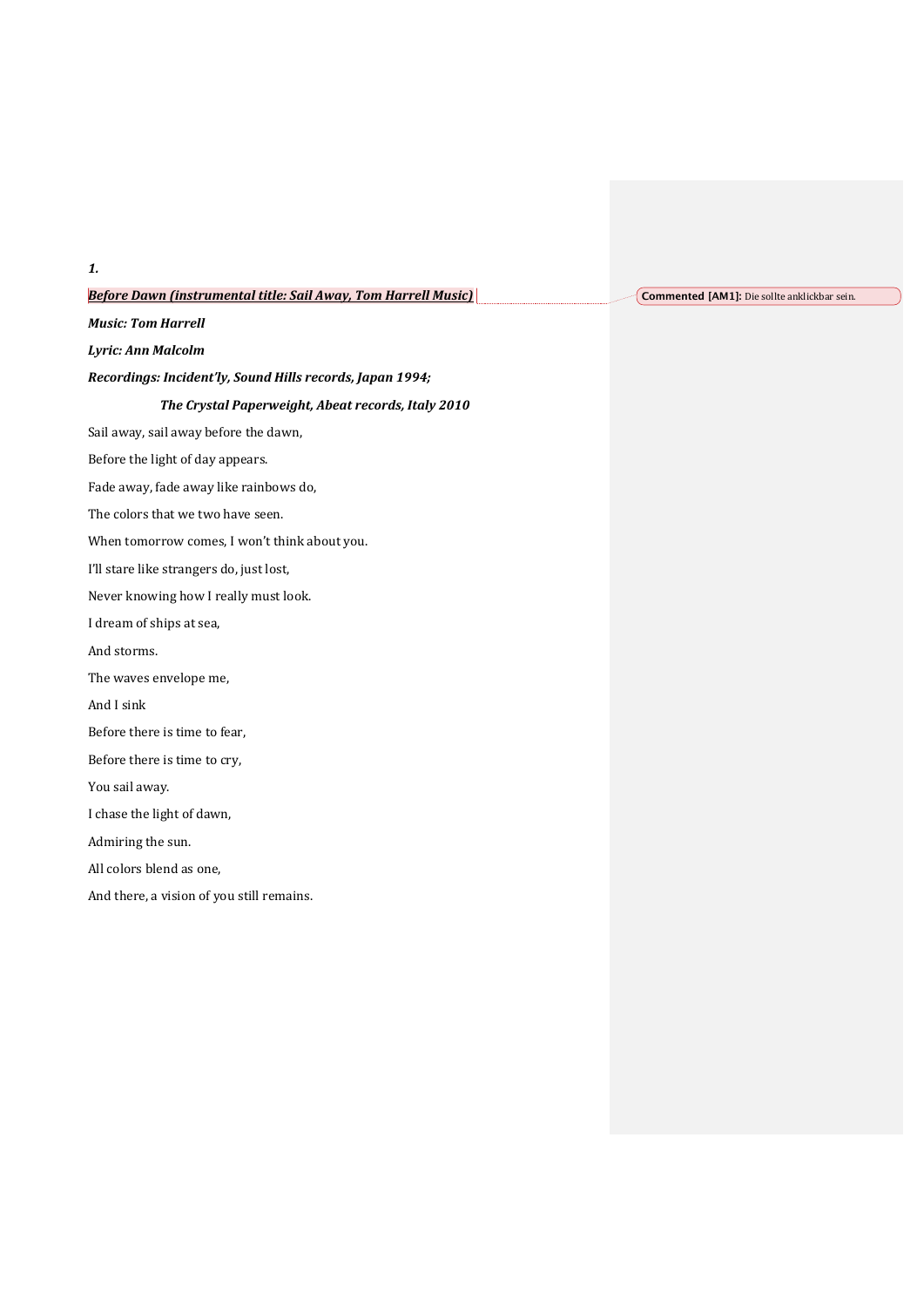**The Crystal Paperweight (instrumental title: Young Love, Tom Harrell Music)** 

**Commented [AM2]:** Ganzer Titel anklickbar sein

*Music: Tom Harrell* 

*Lyric: Ann Malcolm*

#### *Recording: The Crystal Paperweight, Abeat records, Italy 2010*

Once upon a time so cliché

I fell in love at first sight that day.

Love was pressed in that crystal stone

You said to hold when I felt alone.

Shining, smooth and shining,

Cool and shining, smooth, shining.

It was always there

In a small perfect world that is memory:

Young love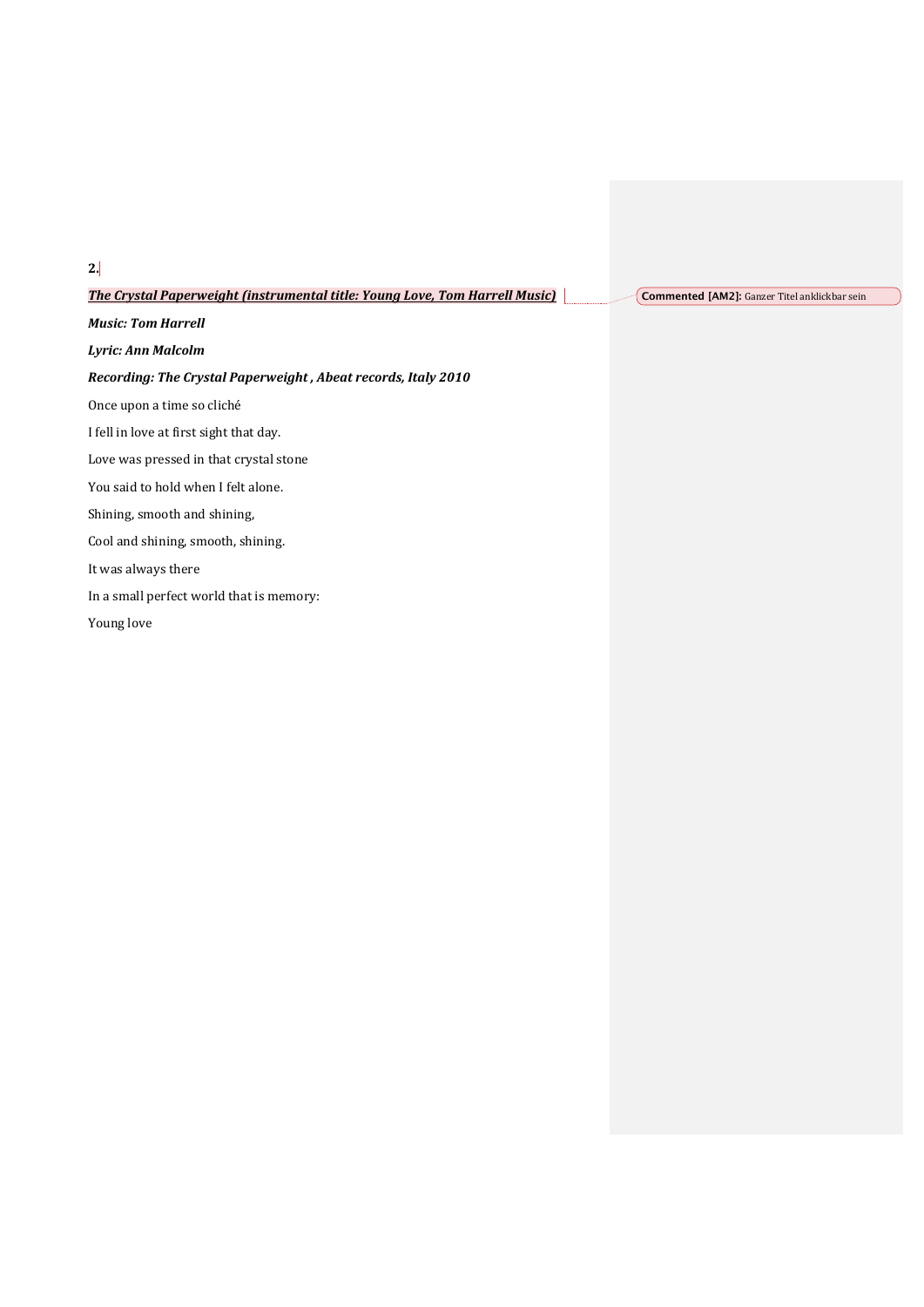| <b>Childhood</b> (instrumental title: Wishing Well, Tom Harrell Music) |
|------------------------------------------------------------------------|
| <b>Music: Tom Harrell</b>                                              |
| Lyric: Ann Malcolm                                                     |
| Recording: The Crystal Paperweight, Abeat records, Italy, 2010         |
| Moonshine and fireflies dance among stars.                             |
| Farewell to Alice who flew up to Mars.                                 |
| Fall into somewhere or stay where you are                              |
| If you please.                                                         |
| Throw in a coin and just daydream awhile.                              |
| Run with a kite or sit still with a smile.                             |
| Follow the rabbit who never has time.                                  |
| Mystery wishing well deep                                              |
| Promises secrets to keep.                                              |
| Daydreams and verses that rhyme                                        |
| Scenes of a childhood forever mine.                                    |
|                                                                        |
| So many coins in the well                                              |

So many stories to tell

Daydreams and verses that rhyme

Scenes of a childhood forever mine.

## **3.**

**Commented [AM3]: Anlickbar usw.**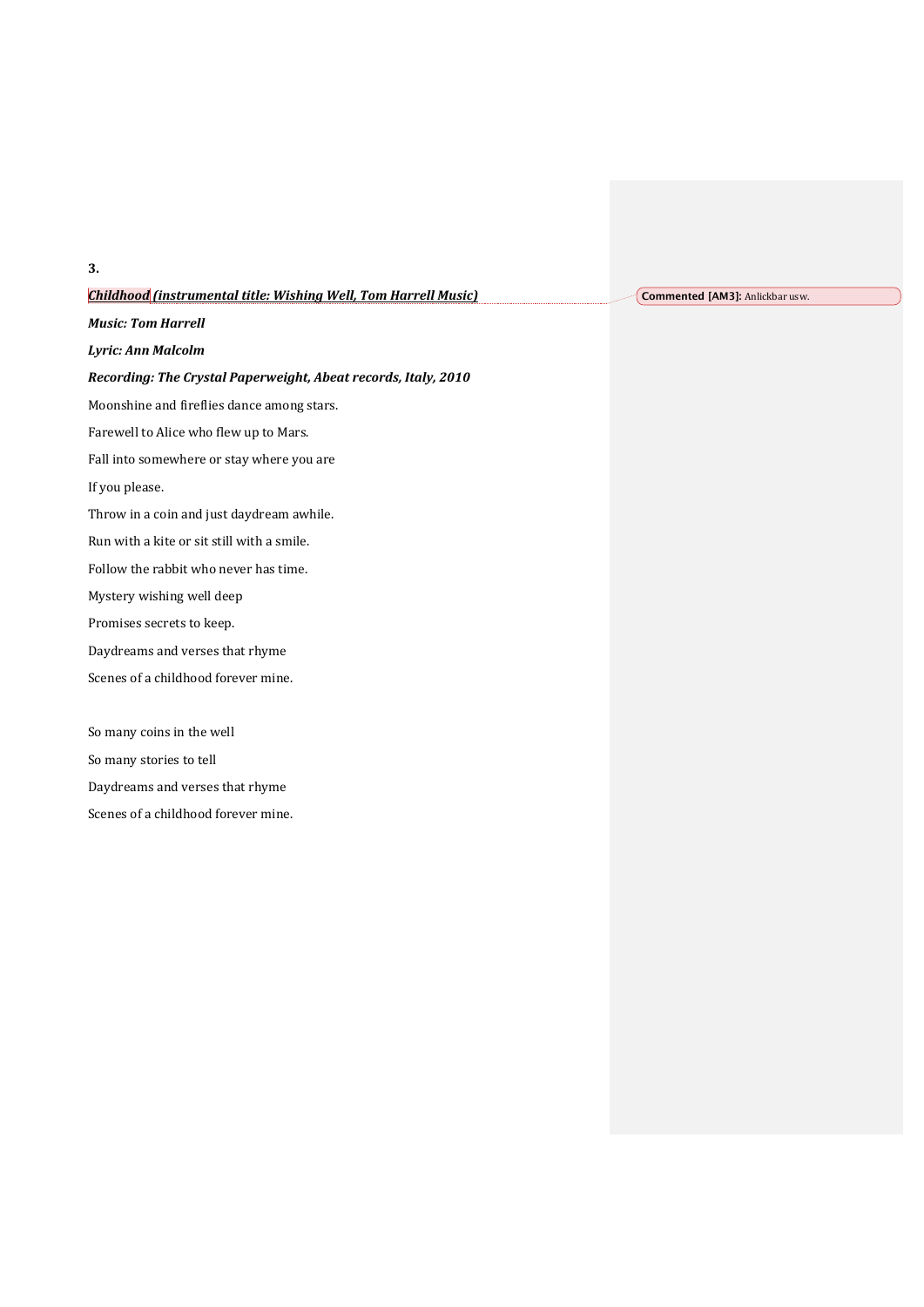#### **4.**

# **Evening** (music: Claude Debussy ( Beau Soir ) ) *Lyric: Ann Malcolm Recording: The Crystal Paperweight, Abeat records, Italy, 2010* Waking to sounds of waves Folding into the shore. I arise and look out on many shades of blue. Yesterday lingers somewhere in the morning light. Misty clouds glisten over the sea. Underneath them an island breaks the open space, A sleeping body reclining there on the horizon, Waiting for day to pass. Why does time seem to stand still? The sun slips away. I remember time.